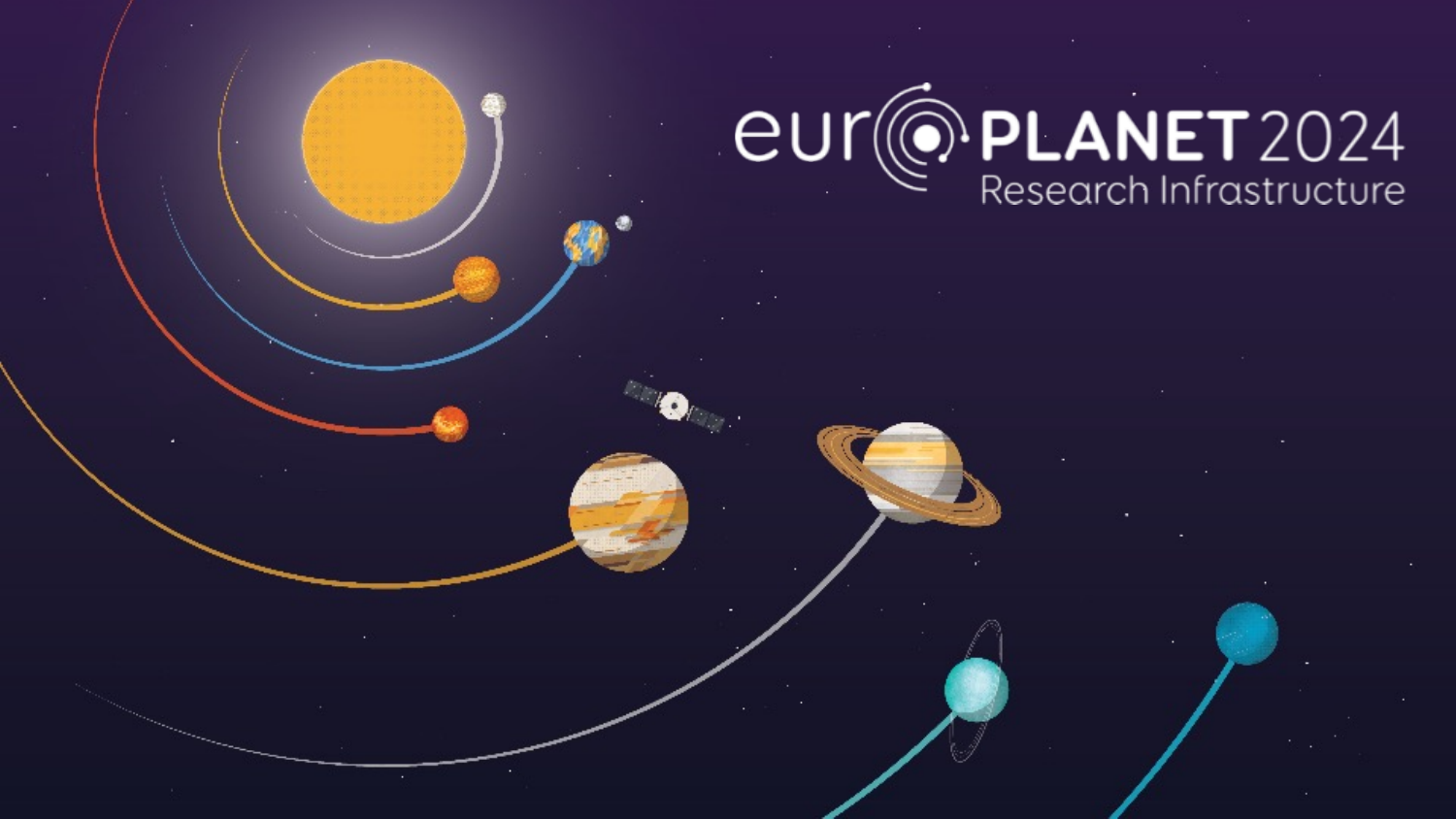This project has received funding from the European Union's Horizon 2020 research and innovation programme under grant agreement No 871149.



#### **Europlanet** – A Distributed Research Infrastructure Building an International Community in Planetary Sciences

#### GMAP Planetary Geologic Mapping Winter School

7 -11 February 2022

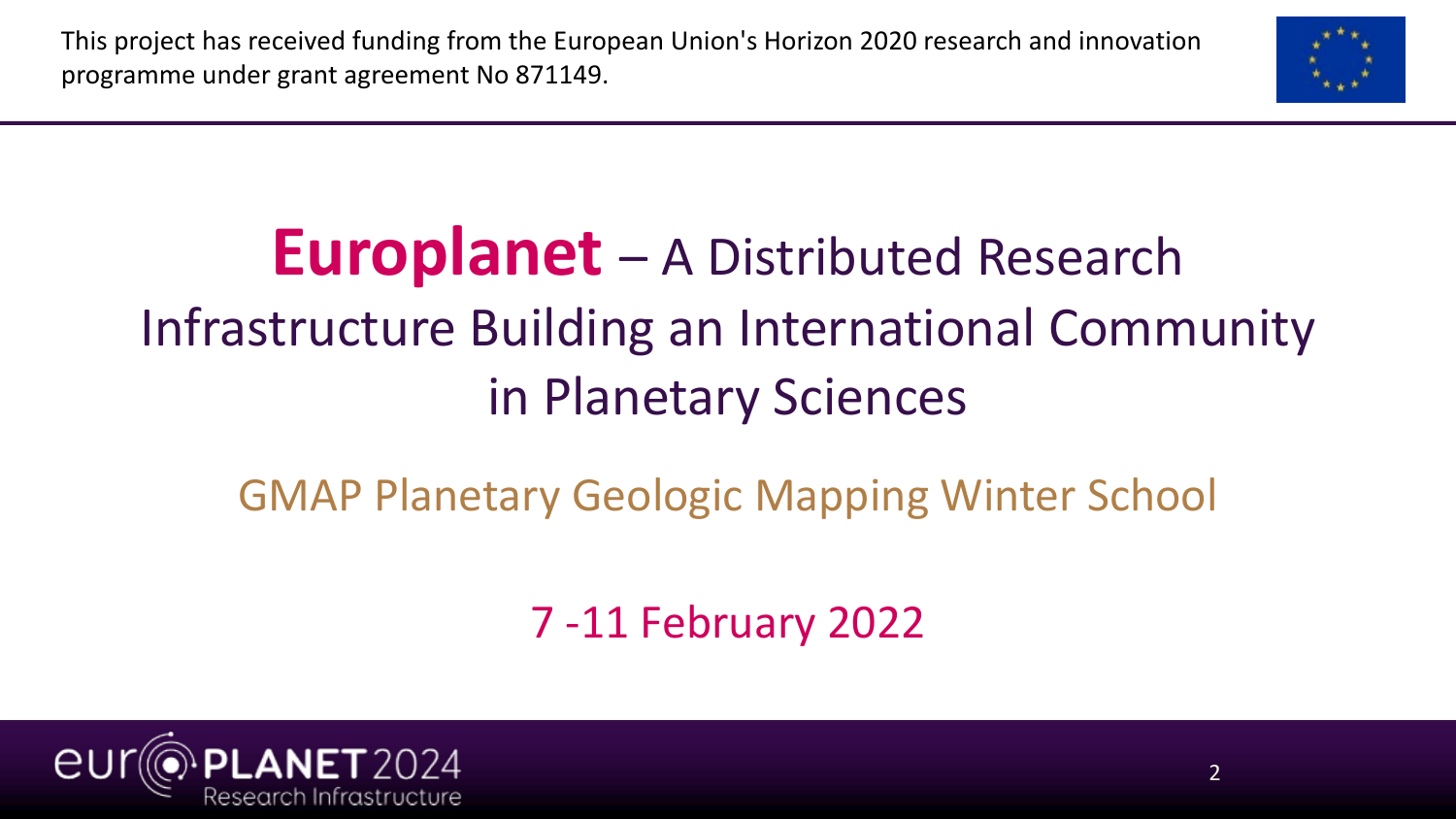#### **A brief history..**

Europlanet – founded in 2004 to support planetary research in Europe.

NASA/ESA/ASI Cassini-Huygens mission to Saturn from July 2004 to September 2017.

Huygens: 1<sup>st</sup> European spacecraft to the outer planets; designed to land on icy moon, Titan.





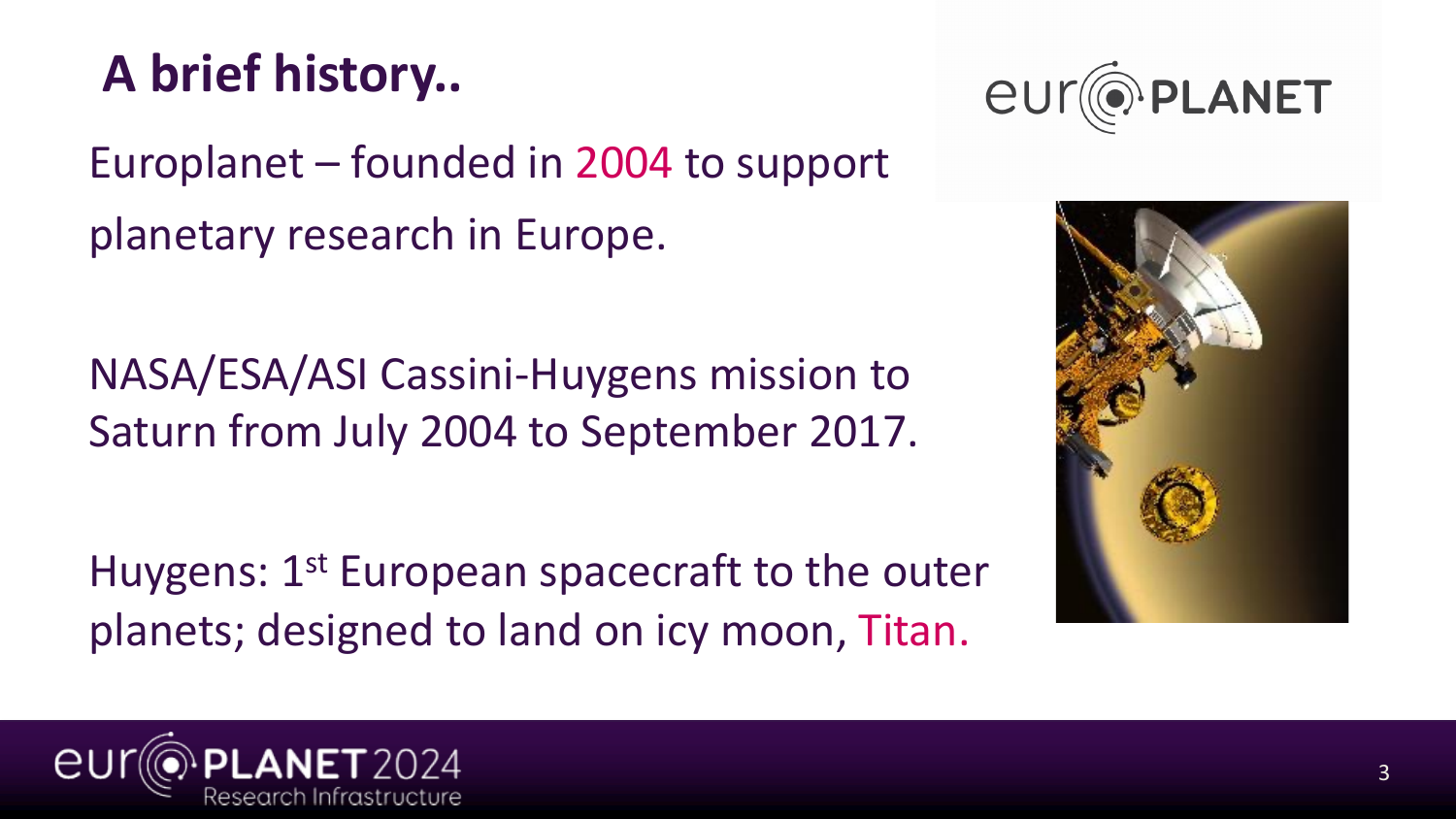- **Astrobiology**
- Comets and Asteroids
- **Early Earth**
- **Exoplanets**
- **Meteorites**
- Planetary atmospheres and surfaces
- Space exploration and exploitation









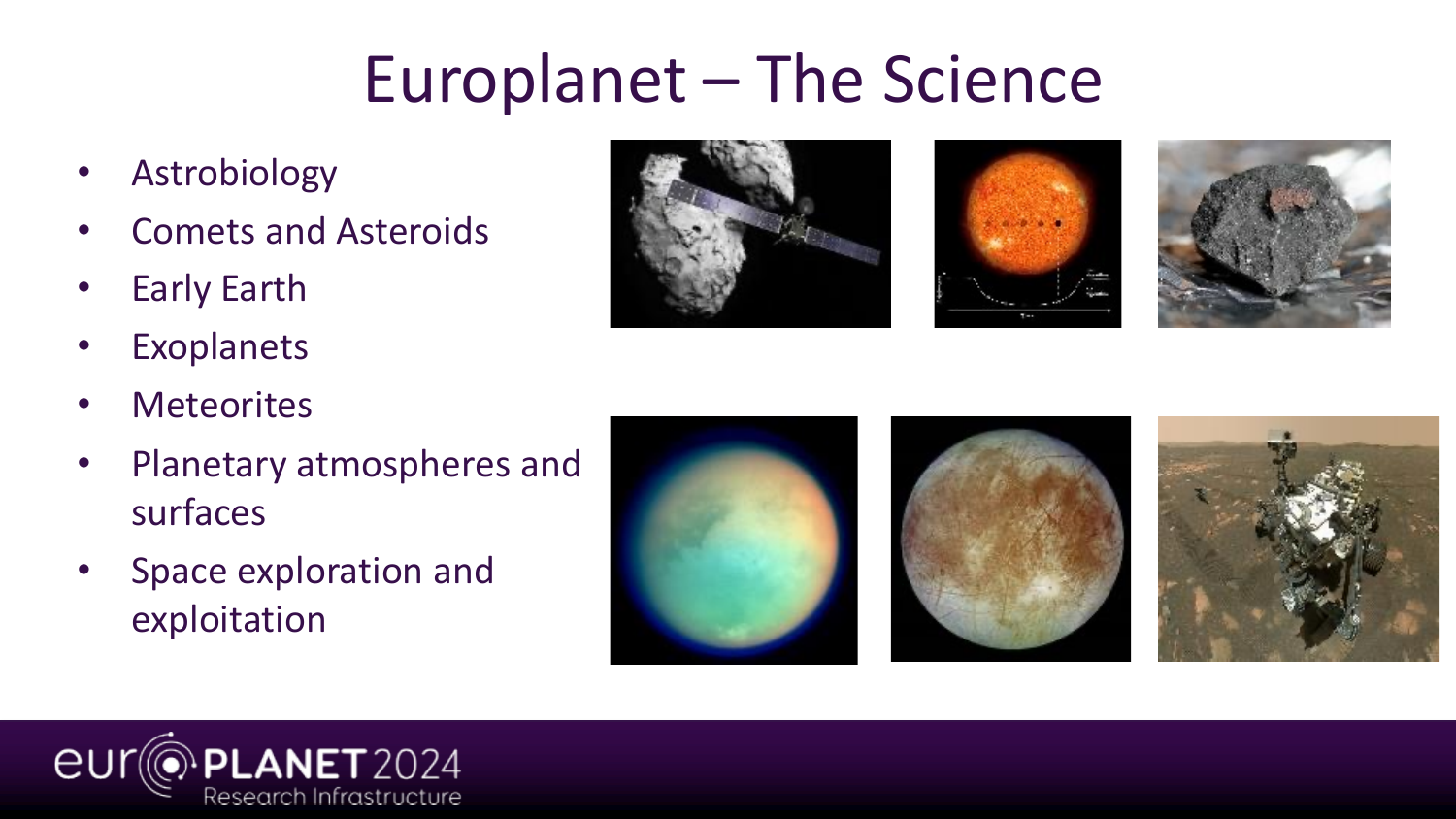Studies of microorganisms that live in extreme salty environments with volcanic origin at Danakil Depression, Ethiopia, analogous to conditions on Mars.

Isolation of salt-tolerant extremophilic algae that make lake in Spain turn pink (Dunaliella salina (EP-1) *Europlanet-1).*

**Planetary Field Analogue sites**





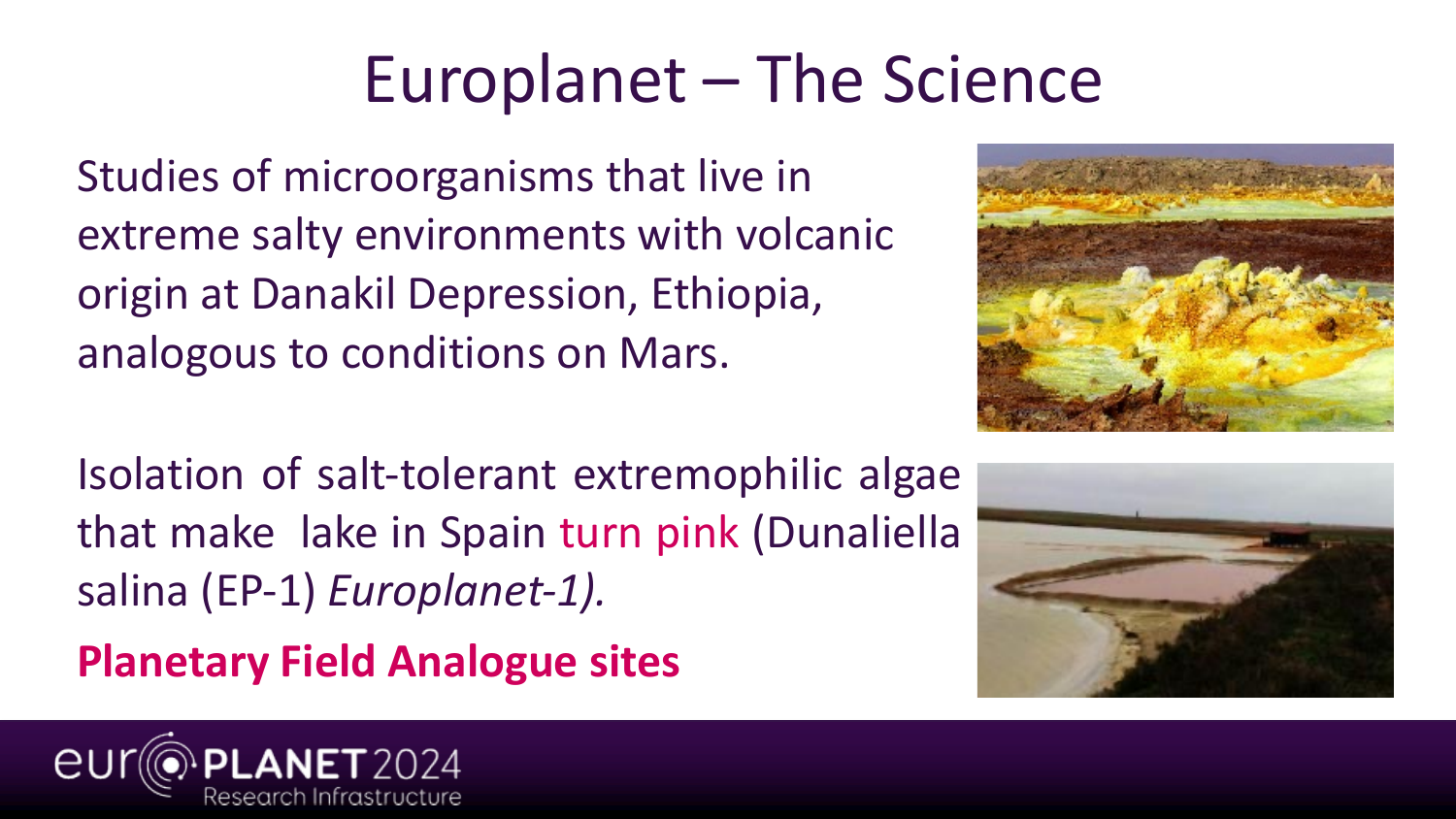Investigations of dust in martian atmosphere and testing of instrumentation for rovers (Perseverance, ExoMars etc).

**Wind Tunnel Facility Aarhus**

Simulations and calibrations to support spectroscopic data from missions (Tianwen-1, TGO, BepiColombo, EnVision etc) **DLR and IPAG Spectroscopic Lab Facilities**





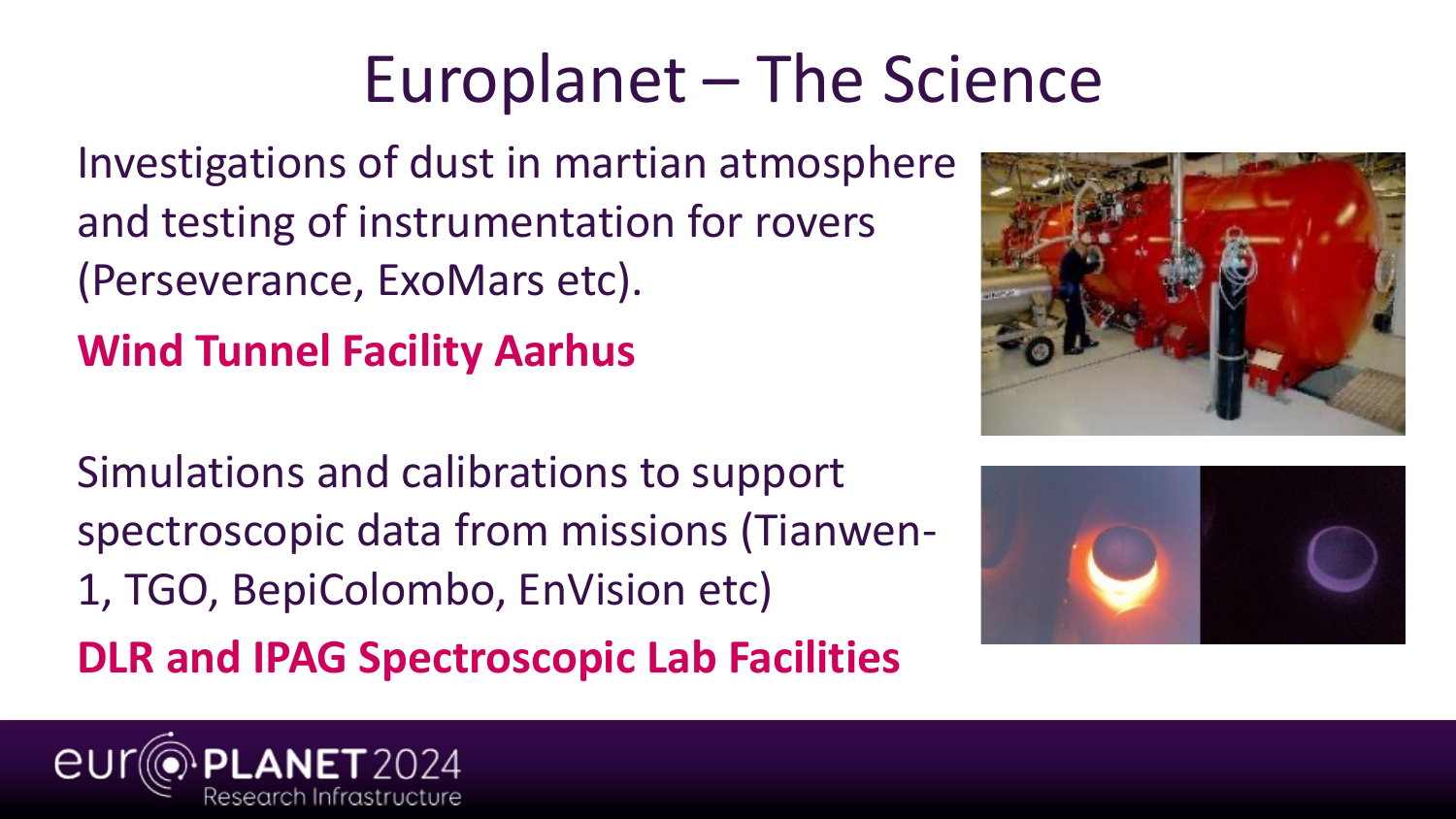Techniques for non-destructive or minimally invasive characterization/analysis of meteorites/returned samples.

**NHM, VU Amsterdam, ETH Zurich, OU**

Ground-based campaigns in support of missions (BepiColombo, Parker Solar Probe, Akatsuki) enable multi-level studies of the atmosphere of Venus.

**VESPA (PVOL), Europlanet Telescope Network**

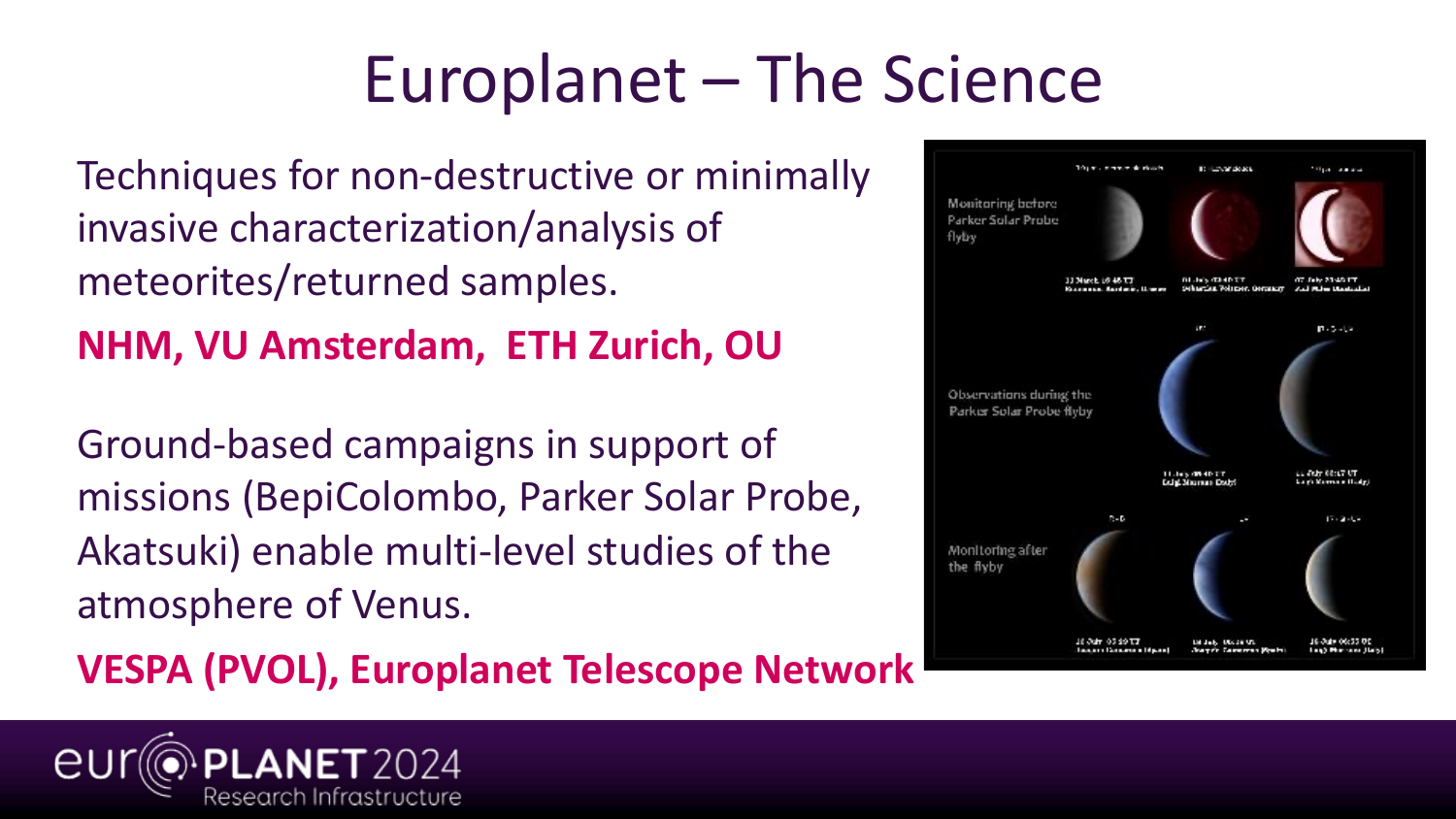#### **Part of the European 'Space' Triangle**



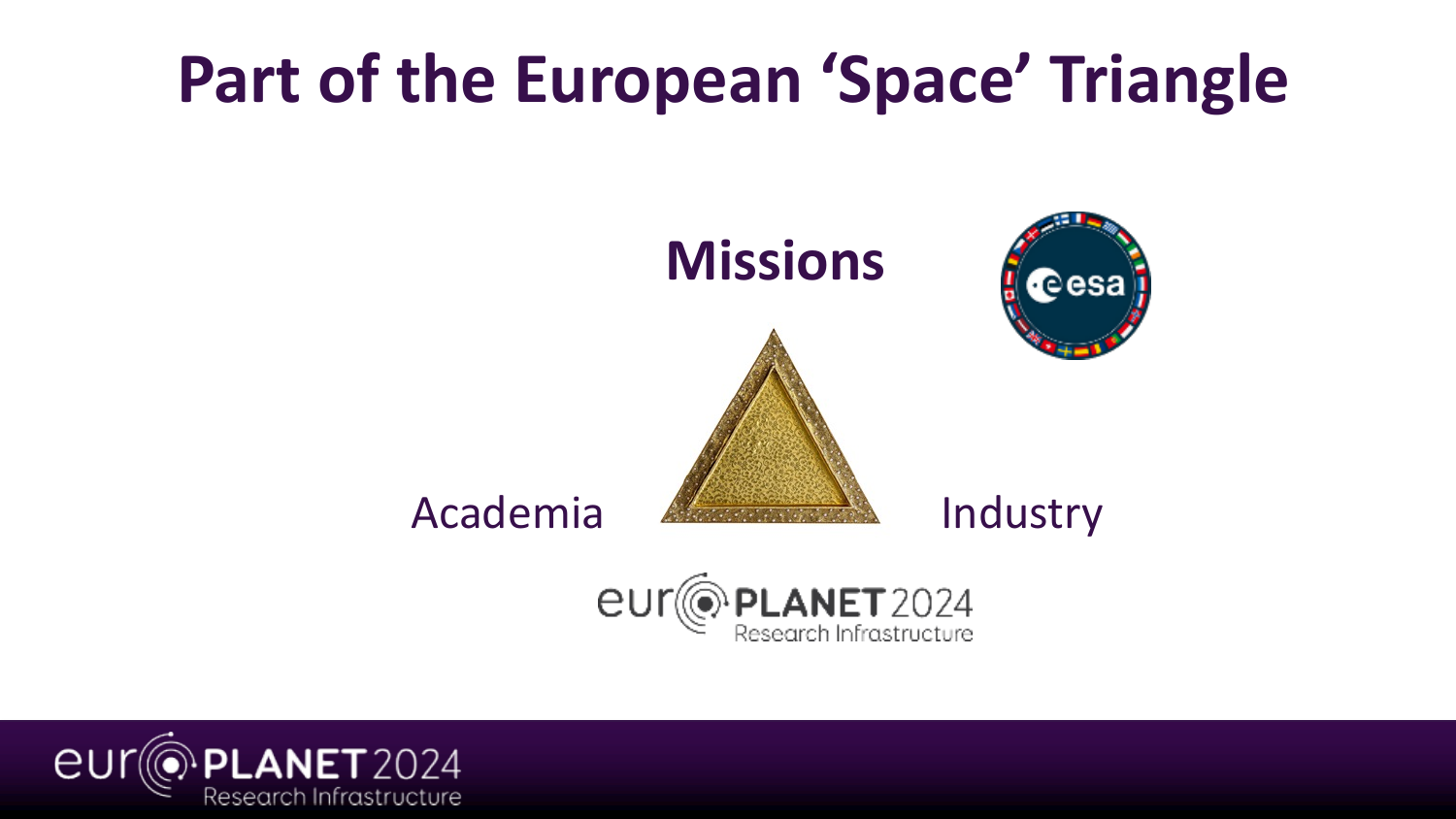#### **Europlanet RIs 2009 -2021 supporting European planetary science**

- Community support and development (**NA programme**) **Industry**, **Global Collaboration**, **Early Career**, **Media, Policy, Education, Outreach, Europlanet Telescope Network.**
- Access to facilities for benefit of wider community (**TA programme**) **Planetary Field Analogues, Laboratories.**
- International infrastructure for OPEN data sharing/analysis (**VA programme**) **VESPA** – over 50 simulation tools/models/databases; **SPIDER** – planetary space weather services; **GMAP – geological mapping; Machine Learning**.

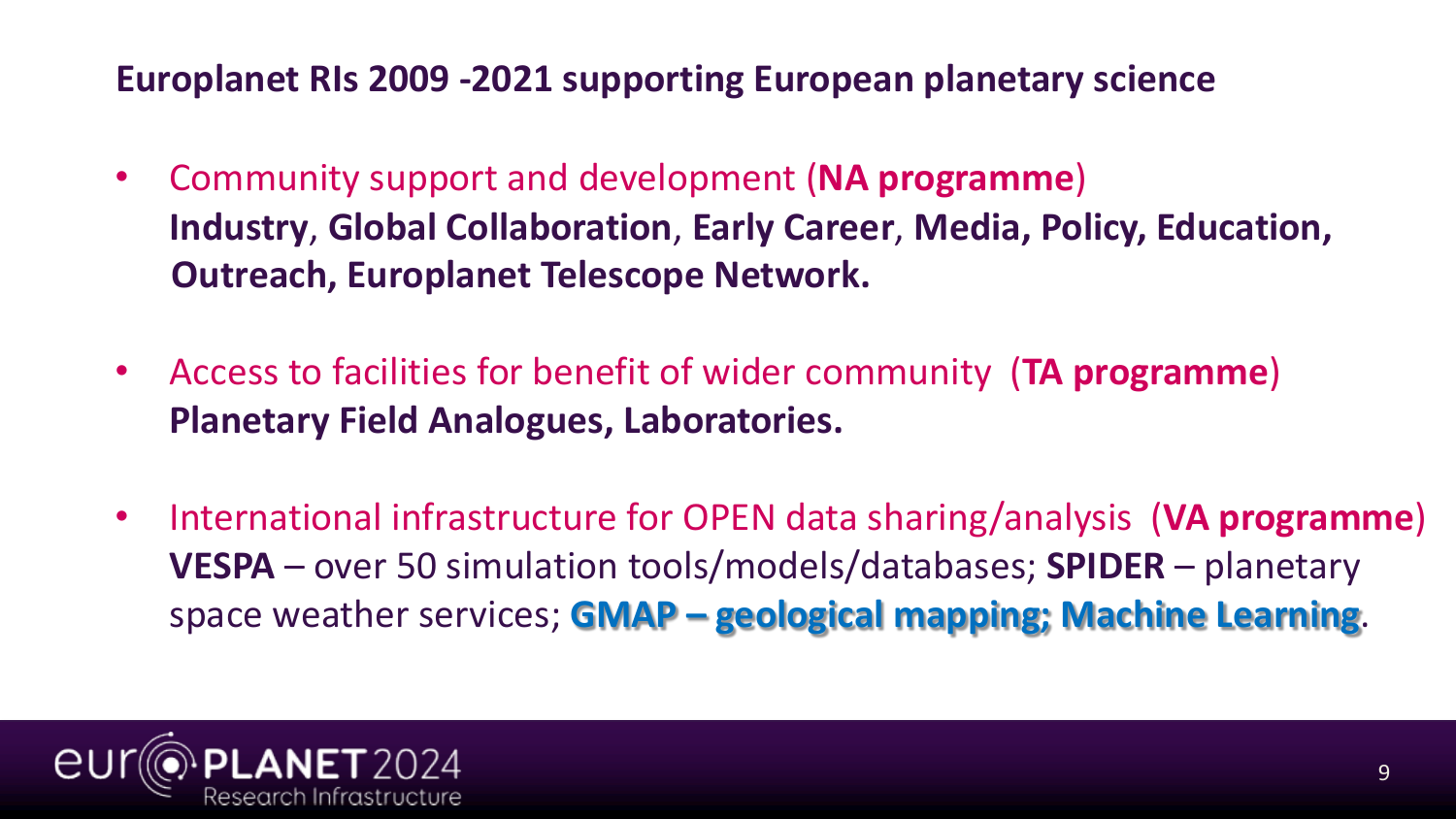**Extending our reach and sustainability** 



- **Europlanet Society**
	- **10 regional hubs**
	- **Europlanet Early Career (EPEC) Network**
	- **Europlanet Science Congress (EPSC) Granada September 18-23, 2022 (in person !!)**
	- **Diversity Committee**
	- **Industry and Outreach Working Groups**
	- **Elected Executive Board.**

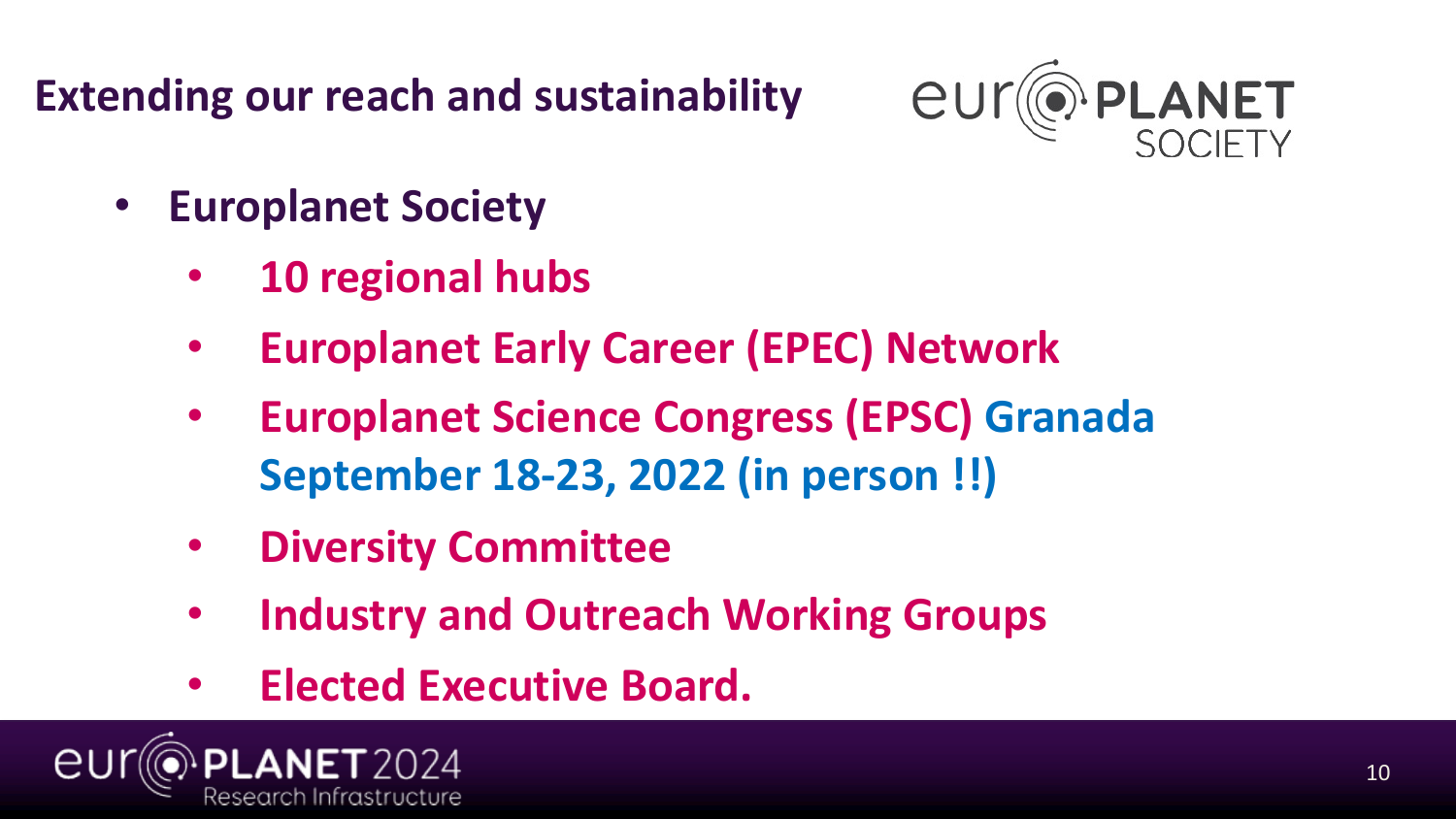### So what next?

#### **Through EU programme support, Europlanet has:**

- Created a pan European an international community.
- Created a unique distributed infrastructure.
- Performed world leading research by mobilising European research/innovation base.



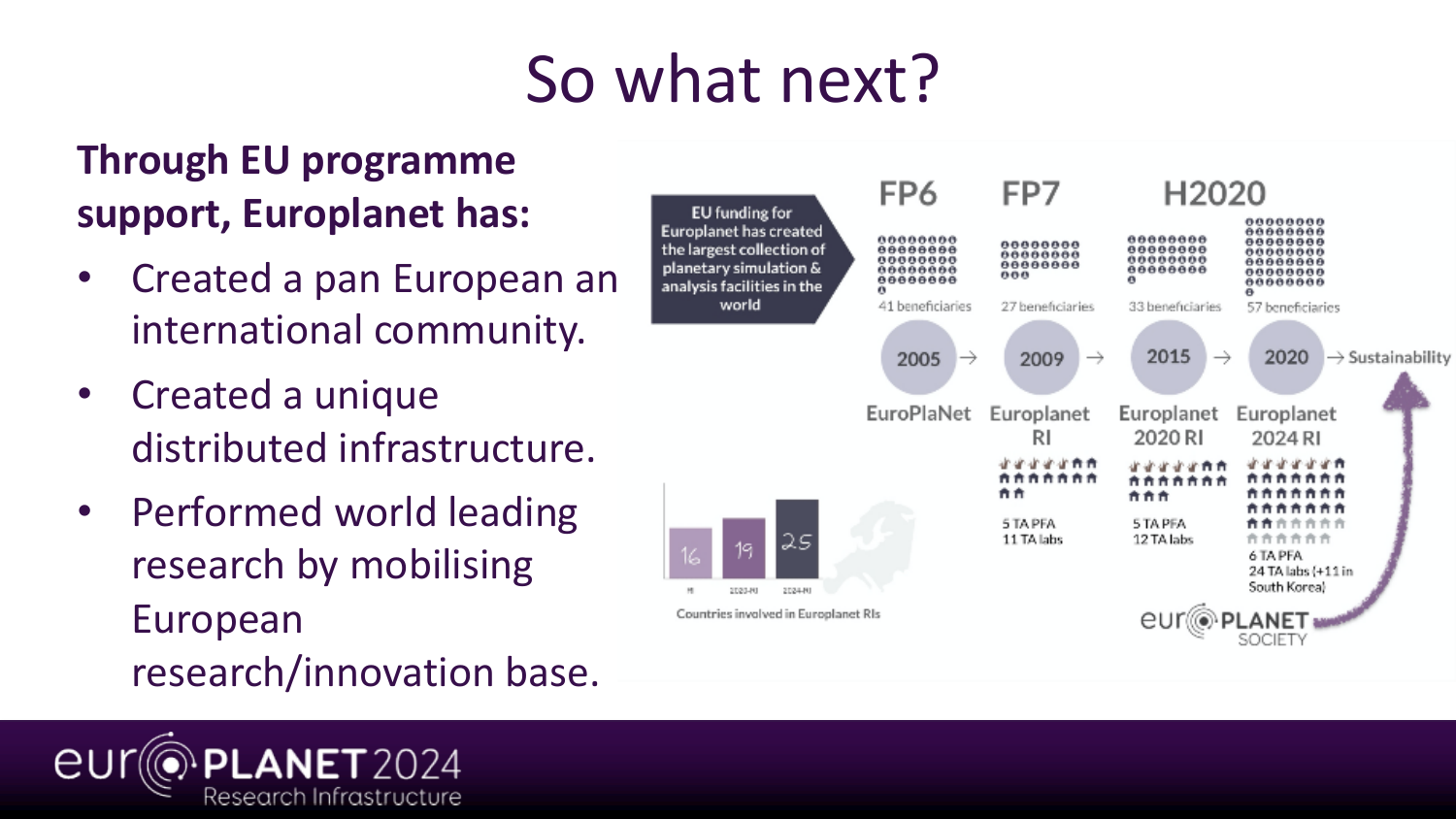## **Going global - our strategy**

- Develop contacts and collaborations
- More field sites and laboratories
- Extend Ground based telescope network
- Create larger RI with Astrophysics (chETEC) Astrochemistry and Astrobiology/origins of life
- Educations (schools universities Early Career *Postgrad training network submitted today*)